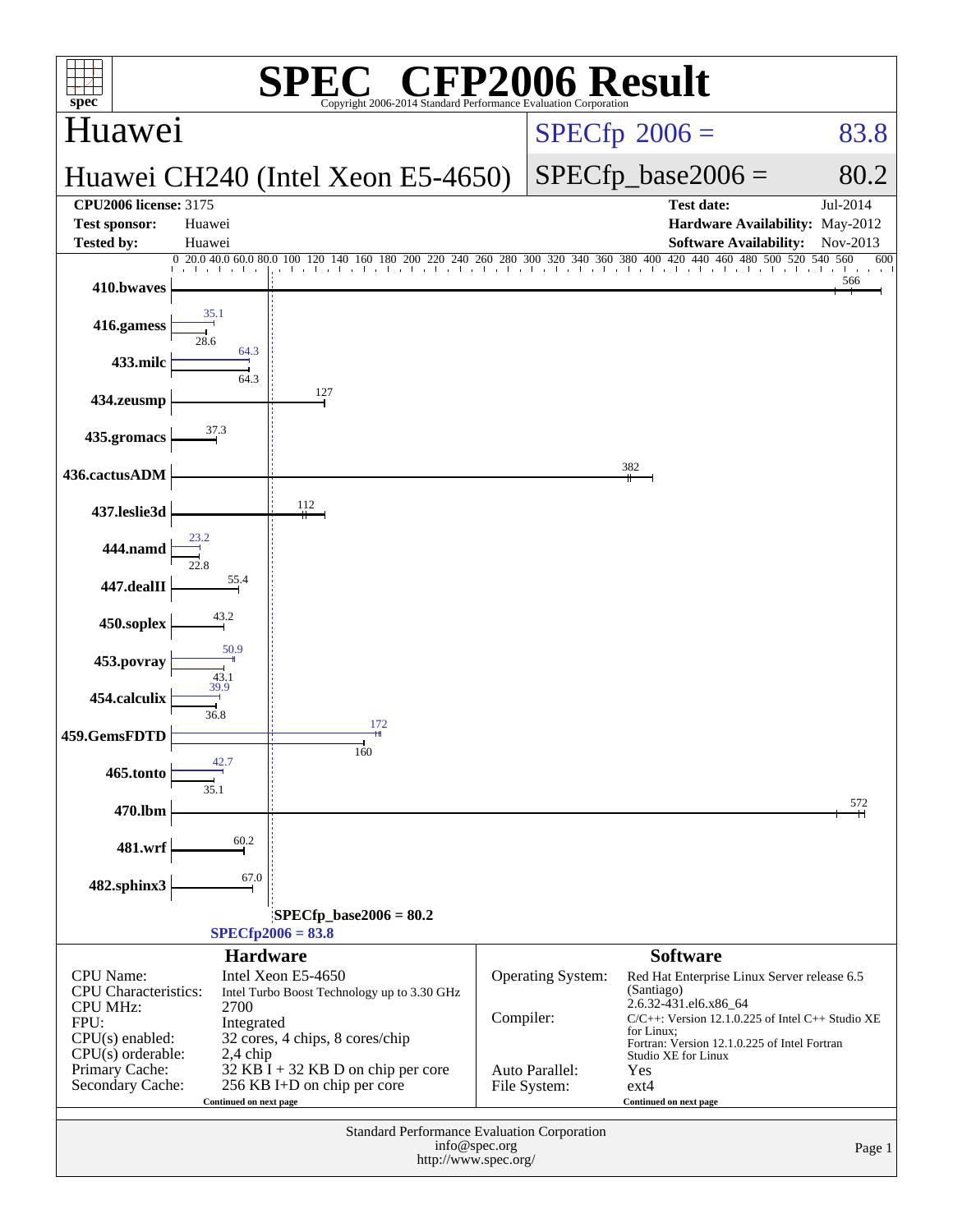

### Huawei

### $SPECTp2006 = 83.8$

 $SPECTp\_base2006 = 80.2$ 

**[Hardware Availability:](http://www.spec.org/auto/cpu2006/Docs/result-fields.html#HardwareAvailability)** May-2012 **[Software Availability:](http://www.spec.org/auto/cpu2006/Docs/result-fields.html#SoftwareAvailability)** Nov-2013

### Huawei CH240 (Intel Xeon E5-4650)

#### **[CPU2006 license:](http://www.spec.org/auto/cpu2006/Docs/result-fields.html#CPU2006license)** 3175 **[Test date:](http://www.spec.org/auto/cpu2006/Docs/result-fields.html#Testdate)** Jul-2014

| <b>Test sponsor:</b>                                                              | Huawei                                                                                                                           |                                                                                    | <b>Hardware Availal</b>                                       |  |  |  |
|-----------------------------------------------------------------------------------|----------------------------------------------------------------------------------------------------------------------------------|------------------------------------------------------------------------------------|---------------------------------------------------------------|--|--|--|
| <b>Tested by:</b>                                                                 | Huawei                                                                                                                           |                                                                                    | <b>Software Availabi</b>                                      |  |  |  |
| L3 Cache:<br>Other Cache:<br>Memory:<br>Disk Subsystem:<br><b>Other Hardware:</b> | $20 \text{ MB I+D}$ on chip per chip<br>None<br>512 GB (32 x 16 GB 2Rx4 PC3-12800R-11, ECC)<br>1 x 500 GB SATA, 7200 RPM<br>None | <b>System State:</b><br><b>Base Pointers:</b><br>Peak Pointers:<br>Other Software: | Run level 3 (multi-user)<br>$64$ -bit<br>$32/64$ -bit<br>None |  |  |  |

| <b>Results Table</b> |                |               |                |             |                |               |                |              |                |              |                |              |
|----------------------|----------------|---------------|----------------|-------------|----------------|---------------|----------------|--------------|----------------|--------------|----------------|--------------|
|                      | <b>Base</b>    |               |                | <b>Peak</b> |                |               |                |              |                |              |                |              |
| <b>Benchmark</b>     | <b>Seconds</b> | Ratio         | <b>Seconds</b> | Ratio       | <b>Seconds</b> | Ratio         | <b>Seconds</b> | <b>Ratio</b> | <b>Seconds</b> | <b>Ratio</b> | <b>Seconds</b> | <b>Ratio</b> |
| 410.bwayes           | 24.6           | 552           | 23.0           | 590         | 24.0           | 566           | 24.6           | 552          | 23.0           | 590          | 24.0           | 566          |
| 416.gamess           | 684            | 28.6          | 683            | 28.7        | 686            | 28.5          | 558            | 35.1         | 558            | 35.1         | 557            | 35.1         |
| 433.milc             | 143            | 64.2          | 143            | 64.3        | 143            | 64.3          | 143            | 64.4         | 143            | 64.3         | 143            | 64.3         |
| 434.zeusmp           | 71.2           | 128           | 71.8           | 127         | 71.6           | 127           | 71.2           | 128          | 71.8           | 127          | 71.6           | 127          |
| 435.gromacs          | 192            | 37.3          | 191            | 37.4        | 192            | 37.2          | 192            | 37.3         | 191            | 37.4         | 192            | 37.2         |
| 436.cactusADM        | 29.9           | 400           | 31.3           | 382         | 31.5           | 380           | 29.9           | 400          | 31.3           | 382          | 31.5           | 380          |
| 437.leslie3d         | 73.7           | 128           | 86.1           | 109         | 84.1           | 112           | 73.7           | 128          | 86.1           | 109          | 84.1           | 112          |
| 444.namd             | 351            | 22.8          | 351            | 22.8        | 351            | 22.8          | 345            | 23.2         | 345            | 23.2         | 345            | 23.2         |
| 447.dealII           | 207            | 55.4          | 207            | 55.3        | 206            | 55.5          | 207            | 55.4         | 207            | 55.3         | 206            | 55.5         |
| 450.soplex           | 193            | 43.2          | 193            | 43.2        | 192            | 43.3          | 193            | 43.2         | 193            | 43.2         | 192            | 43.3         |
| 453.povray           | 124            | 43.0          | 124            | 43.1        | 123            | 43.2          | 105            | 50.9         | 102            | 52.0         | 105            | 50.7         |
| 454.calculix         | 225            | 36.6          | 223            | 36.9        | 224            | 36.8          | 206            | 40.0         | 207            | 39.9         | 207            | 39.9         |
| 459.GemsFDTD         | 66.3           | 160           | 66.5           | 160         | 66.5           | 160           | 61.0           | 174          | 62.4           | 170          | 61.6           | <u>172</u>   |
| 465.tonto            | 281            | 35.0          | 280            | 35.1        | 280            | 35.1          | 229            | 42.9         | 231            | 42.7         | 231            | 42.6         |
| 470.1bm              | 24.0           | 572           | 23.8           | 577         | 24.8           | 554           | 24.0           | 572          | 23.8           | 577          | 24.8           | 554          |
| 481.wrf              | 185            | 60.5          | 186            | 60.2        | 187            | 59.9          | 185            | 60.5         | 186            | 60.2         | 187            | 59.9         |
| 482.sphinx3          | 291            | 67.0          | 291            | 67.0        | 290            | 67.3          | 291            | 67.0         | 291            | 67.0         | 290            | 67.3         |
|                      |                | $\sim$ $\sim$ |                |             |                | $\sim$ $\sim$ | .              | $\cdots$     | $\cdots$       |              |                |              |

Results appear in the [order in which they were run.](http://www.spec.org/auto/cpu2006/Docs/result-fields.html#RunOrder) Bold underlined text [indicates a median measurement.](http://www.spec.org/auto/cpu2006/Docs/result-fields.html#Median)

### **[Operating System Notes](http://www.spec.org/auto/cpu2006/Docs/result-fields.html#OperatingSystemNotes)**

Stack size set to unlimited using "ulimit -s unlimited"

#### **[Platform Notes](http://www.spec.org/auto/cpu2006/Docs/result-fields.html#PlatformNotes)**

 Sysinfo program /spec/config/sysinfo.rev6800  $$Rev: 6800 \$ $Date: 2011-10-11 # $ 6f2ebdff5032aaa42e583f96b07f99d3$ running on localhost.localdomain Mon Jul 14 23:08:06 2014

 This section contains SUT (System Under Test) info as seen by some common utilities. To remove or add to this section, see: <http://www.spec.org/cpu2006/Docs/config.html#sysinfo>

 From /proc/cpuinfo model name : Intel(R) Xeon(R) CPU E5-4650 0 @ 2.70GHz

Continued on next page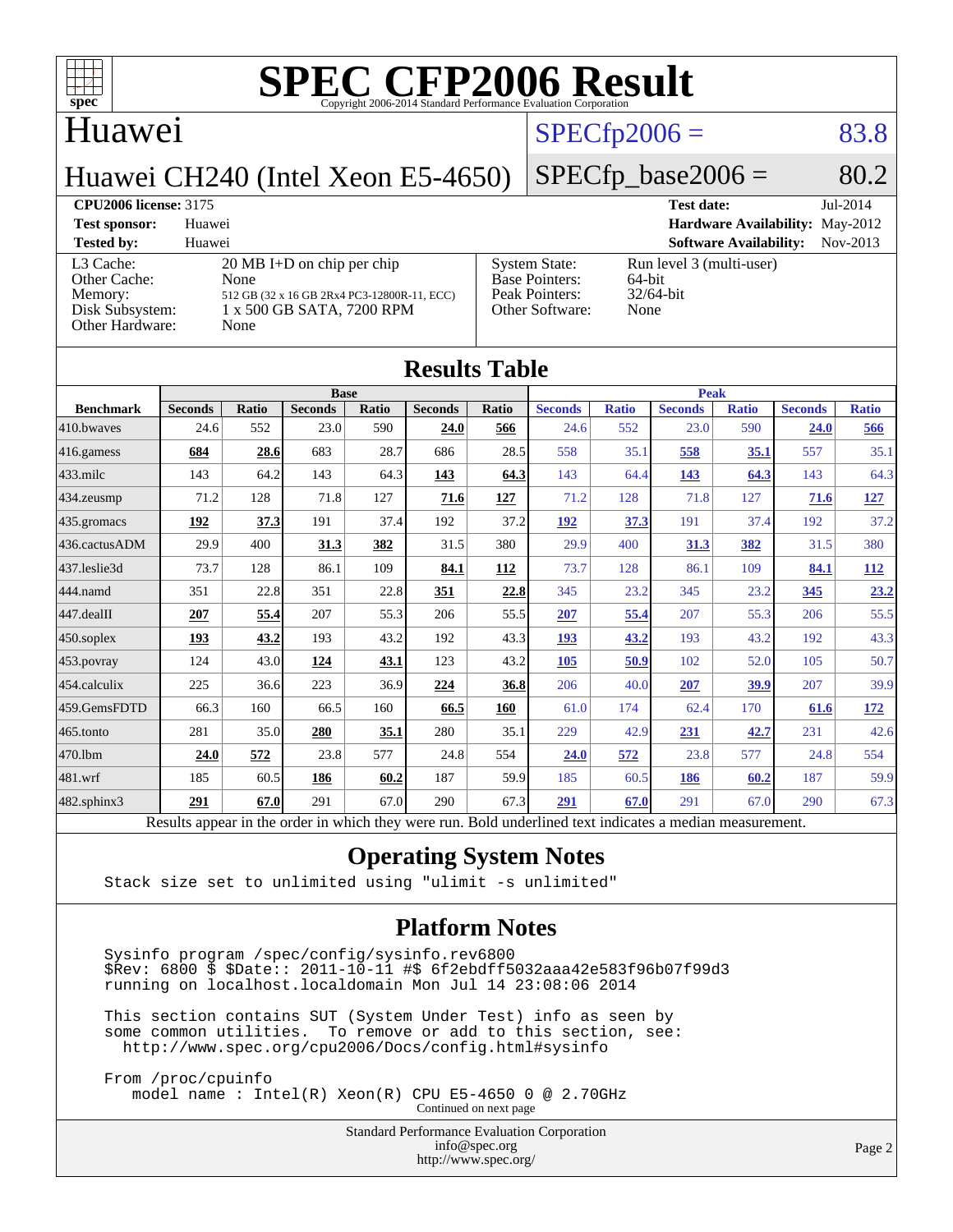

Environment variables set by runspec before the start of the run: KMP AFFINITY = "granularity=fine, compact,  $0,1$ " LD\_LIBRARY\_PATH = "/spec/libs/32:/spec/libs/64" OMP NUM THREADS = "32"

 Binaries compiled on a system with 2 x Xeon X5645 CPU + 16GB memory Continued on next page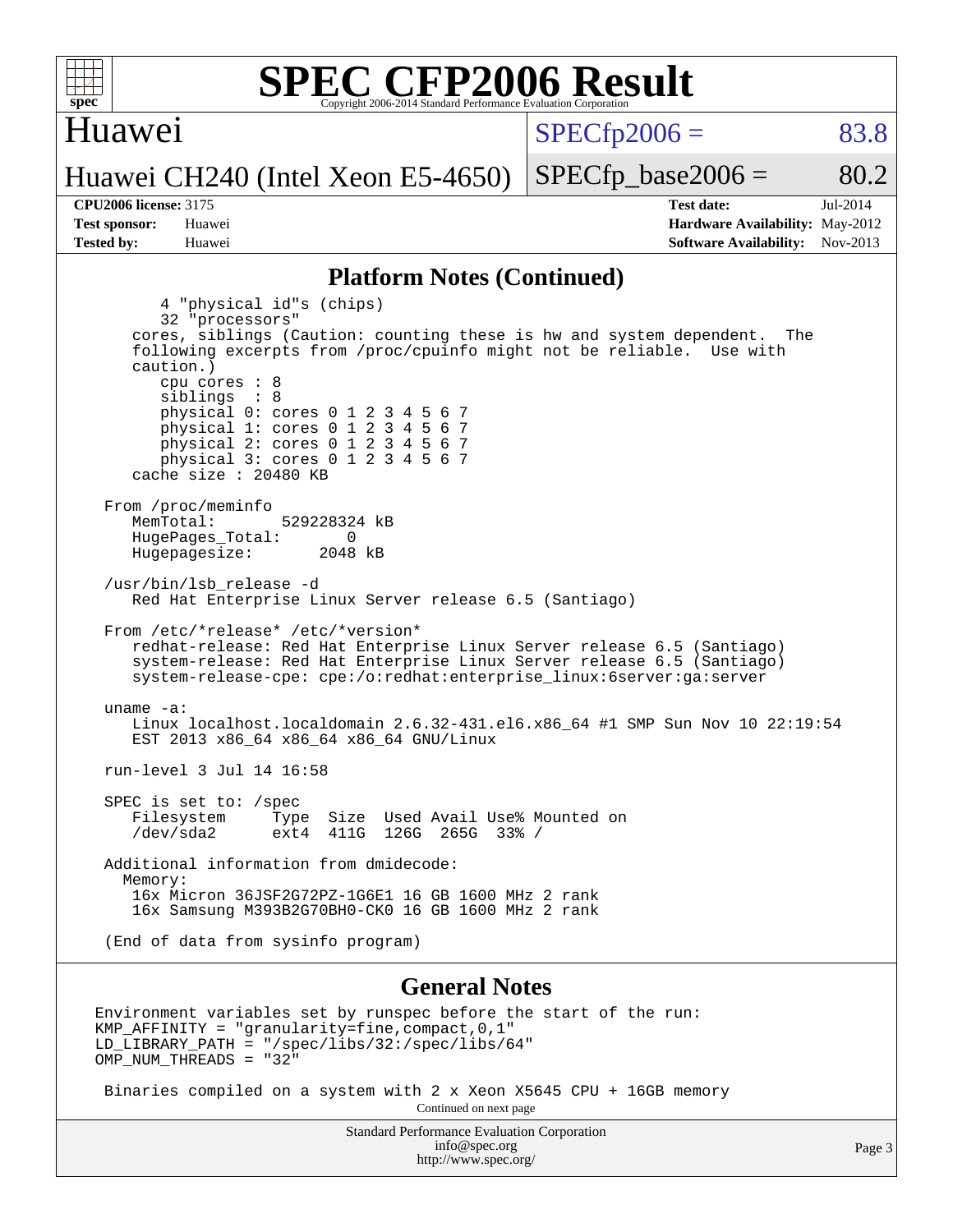

### Huawei

 $SPECTp2006 = 83.8$ 

Huawei CH240 (Intel Xeon E5-4650)

**[Tested by:](http://www.spec.org/auto/cpu2006/Docs/result-fields.html#Testedby)** Huawei **[Software Availability:](http://www.spec.org/auto/cpu2006/Docs/result-fields.html#SoftwareAvailability)** Nov-2013

**[CPU2006 license:](http://www.spec.org/auto/cpu2006/Docs/result-fields.html#CPU2006license)** 3175 **[Test date:](http://www.spec.org/auto/cpu2006/Docs/result-fields.html#Testdate)** Jul-2014 **[Test sponsor:](http://www.spec.org/auto/cpu2006/Docs/result-fields.html#Testsponsor)** Huawei **[Hardware Availability:](http://www.spec.org/auto/cpu2006/Docs/result-fields.html#HardwareAvailability)** May-2012

 $SPECTp\_base2006 = 80.2$ 

### **[General Notes \(Continued\)](http://www.spec.org/auto/cpu2006/Docs/result-fields.html#GeneralNotes)**

 using RHEL 6.1 Transparent Huge Pages enabled with: echo always > /sys/kernel/mm/redhat\_transparent\_hugepage/enabled

### **[Base Compiler Invocation](http://www.spec.org/auto/cpu2006/Docs/result-fields.html#BaseCompilerInvocation)**

[C benchmarks](http://www.spec.org/auto/cpu2006/Docs/result-fields.html#Cbenchmarks):  $\text{icc}$   $-\text{m64}$ 

[C++ benchmarks:](http://www.spec.org/auto/cpu2006/Docs/result-fields.html#CXXbenchmarks) [icpc -m64](http://www.spec.org/cpu2006/results/res2014q3/cpu2006-20140717-30498.flags.html#user_CXXbase_intel_icpc_64bit_bedb90c1146cab66620883ef4f41a67e)

[Fortran benchmarks](http://www.spec.org/auto/cpu2006/Docs/result-fields.html#Fortranbenchmarks): [ifort -m64](http://www.spec.org/cpu2006/results/res2014q3/cpu2006-20140717-30498.flags.html#user_FCbase_intel_ifort_64bit_ee9d0fb25645d0210d97eb0527dcc06e)

[Benchmarks using both Fortran and C](http://www.spec.org/auto/cpu2006/Docs/result-fields.html#BenchmarksusingbothFortranandC): [icc -m64](http://www.spec.org/cpu2006/results/res2014q3/cpu2006-20140717-30498.flags.html#user_CC_FCbase_intel_icc_64bit_0b7121f5ab7cfabee23d88897260401c) [ifort -m64](http://www.spec.org/cpu2006/results/res2014q3/cpu2006-20140717-30498.flags.html#user_CC_FCbase_intel_ifort_64bit_ee9d0fb25645d0210d97eb0527dcc06e)

### **[Base Portability Flags](http://www.spec.org/auto/cpu2006/Docs/result-fields.html#BasePortabilityFlags)**

| 410.bwaves: -DSPEC CPU LP64<br>416.gamess: -DSPEC_CPU_LP64<br>433.milc: -DSPEC CPU LP64<br>434.zeusmp: -DSPEC_CPU_LP64<br>435.gromacs: -DSPEC_CPU_LP64 -nofor_main<br>436.cactusADM: -DSPEC CPU LP64 -nofor main |                                                                |
|------------------------------------------------------------------------------------------------------------------------------------------------------------------------------------------------------------------|----------------------------------------------------------------|
| 437.leslie3d: -DSPEC_CPU LP64<br>444.namd: -DSPEC CPU LP64<br>447.dealII: -DSPEC CPU LP64<br>450.soplex: -DSPEC_CPU_LP64<br>453.povray: -DSPEC_CPU_LP64                                                          |                                                                |
| 454.calculix: - DSPEC CPU LP64 - nofor main<br>459.GemsFDTD: -DSPEC_CPU LP64<br>465.tonto: - DSPEC_CPU LP64                                                                                                      |                                                                |
| 470.1bm: - DSPEC CPU LP64<br>482.sphinx3: -DSPEC_CPU_LP64                                                                                                                                                        | 481.wrf: -DSPEC_CPU_LP64 -DSPEC_CPU_CASE_FLAG -DSPEC_CPU_LINUX |

### **[Base Optimization Flags](http://www.spec.org/auto/cpu2006/Docs/result-fields.html#BaseOptimizationFlags)**

[C benchmarks](http://www.spec.org/auto/cpu2006/Docs/result-fields.html#Cbenchmarks):

[-xAVX](http://www.spec.org/cpu2006/results/res2014q3/cpu2006-20140717-30498.flags.html#user_CCbase_f-xAVX) [-ipo](http://www.spec.org/cpu2006/results/res2014q3/cpu2006-20140717-30498.flags.html#user_CCbase_f-ipo) [-O3](http://www.spec.org/cpu2006/results/res2014q3/cpu2006-20140717-30498.flags.html#user_CCbase_f-O3) [-no-prec-div](http://www.spec.org/cpu2006/results/res2014q3/cpu2006-20140717-30498.flags.html#user_CCbase_f-no-prec-div) [-static](http://www.spec.org/cpu2006/results/res2014q3/cpu2006-20140717-30498.flags.html#user_CCbase_f-static) [-parallel](http://www.spec.org/cpu2006/results/res2014q3/cpu2006-20140717-30498.flags.html#user_CCbase_f-parallel) [-opt-prefetch](http://www.spec.org/cpu2006/results/res2014q3/cpu2006-20140717-30498.flags.html#user_CCbase_f-opt-prefetch) [-ansi-alias](http://www.spec.org/cpu2006/results/res2014q3/cpu2006-20140717-30498.flags.html#user_CCbase_f-ansi-alias)

[C++ benchmarks:](http://www.spec.org/auto/cpu2006/Docs/result-fields.html#CXXbenchmarks)

[-xAVX](http://www.spec.org/cpu2006/results/res2014q3/cpu2006-20140717-30498.flags.html#user_CXXbase_f-xAVX) [-ipo](http://www.spec.org/cpu2006/results/res2014q3/cpu2006-20140717-30498.flags.html#user_CXXbase_f-ipo) [-O3](http://www.spec.org/cpu2006/results/res2014q3/cpu2006-20140717-30498.flags.html#user_CXXbase_f-O3) [-no-prec-div](http://www.spec.org/cpu2006/results/res2014q3/cpu2006-20140717-30498.flags.html#user_CXXbase_f-no-prec-div) [-static](http://www.spec.org/cpu2006/results/res2014q3/cpu2006-20140717-30498.flags.html#user_CXXbase_f-static) [-opt-prefetch](http://www.spec.org/cpu2006/results/res2014q3/cpu2006-20140717-30498.flags.html#user_CXXbase_f-opt-prefetch) [-ansi-alias](http://www.spec.org/cpu2006/results/res2014q3/cpu2006-20140717-30498.flags.html#user_CXXbase_f-ansi-alias)

Continued on next page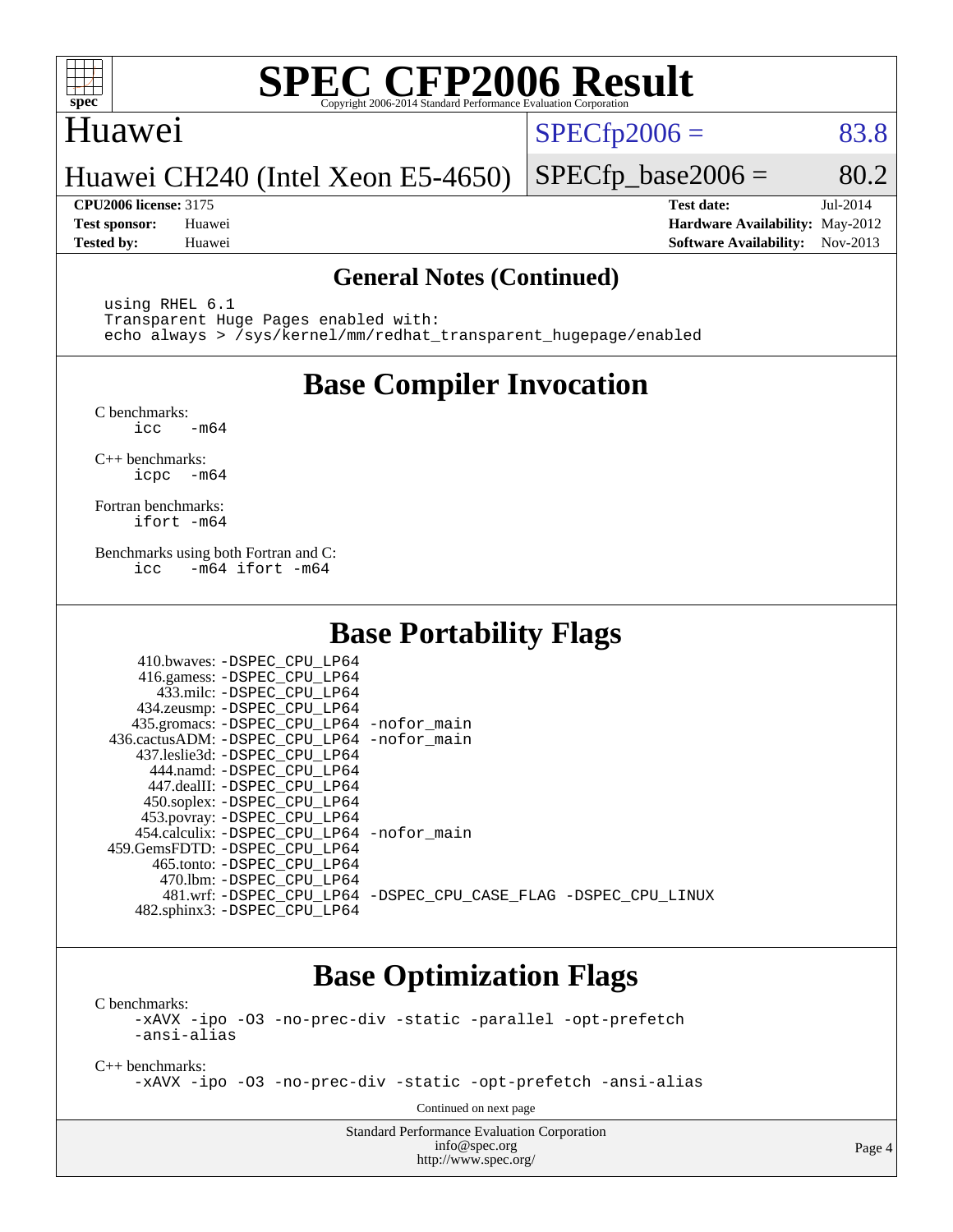

### Huawei

 $SPECTp2006 = 83.8$ 

Huawei CH240 (Intel Xeon E5-4650)

 $SPECTp\_base2006 = 80.2$ 

**[CPU2006 license:](http://www.spec.org/auto/cpu2006/Docs/result-fields.html#CPU2006license)** 3175 **[Test date:](http://www.spec.org/auto/cpu2006/Docs/result-fields.html#Testdate)** Jul-2014 **[Test sponsor:](http://www.spec.org/auto/cpu2006/Docs/result-fields.html#Testsponsor)** Huawei **[Hardware Availability:](http://www.spec.org/auto/cpu2006/Docs/result-fields.html#HardwareAvailability)** May-2012 **[Tested by:](http://www.spec.org/auto/cpu2006/Docs/result-fields.html#Testedby)** Huawei **[Software Availability:](http://www.spec.org/auto/cpu2006/Docs/result-fields.html#SoftwareAvailability)** Nov-2013

## **[Base Optimization Flags \(Continued\)](http://www.spec.org/auto/cpu2006/Docs/result-fields.html#BaseOptimizationFlags)**

[Fortran benchmarks](http://www.spec.org/auto/cpu2006/Docs/result-fields.html#Fortranbenchmarks):

[-xAVX](http://www.spec.org/cpu2006/results/res2014q3/cpu2006-20140717-30498.flags.html#user_FCbase_f-xAVX) [-ipo](http://www.spec.org/cpu2006/results/res2014q3/cpu2006-20140717-30498.flags.html#user_FCbase_f-ipo) [-O3](http://www.spec.org/cpu2006/results/res2014q3/cpu2006-20140717-30498.flags.html#user_FCbase_f-O3) [-no-prec-div](http://www.spec.org/cpu2006/results/res2014q3/cpu2006-20140717-30498.flags.html#user_FCbase_f-no-prec-div) [-static](http://www.spec.org/cpu2006/results/res2014q3/cpu2006-20140717-30498.flags.html#user_FCbase_f-static) [-parallel](http://www.spec.org/cpu2006/results/res2014q3/cpu2006-20140717-30498.flags.html#user_FCbase_f-parallel) [-opt-prefetch](http://www.spec.org/cpu2006/results/res2014q3/cpu2006-20140717-30498.flags.html#user_FCbase_f-opt-prefetch)

[Benchmarks using both Fortran and C](http://www.spec.org/auto/cpu2006/Docs/result-fields.html#BenchmarksusingbothFortranandC):

[-xAVX](http://www.spec.org/cpu2006/results/res2014q3/cpu2006-20140717-30498.flags.html#user_CC_FCbase_f-xAVX) [-ipo](http://www.spec.org/cpu2006/results/res2014q3/cpu2006-20140717-30498.flags.html#user_CC_FCbase_f-ipo) [-O3](http://www.spec.org/cpu2006/results/res2014q3/cpu2006-20140717-30498.flags.html#user_CC_FCbase_f-O3) [-no-prec-div](http://www.spec.org/cpu2006/results/res2014q3/cpu2006-20140717-30498.flags.html#user_CC_FCbase_f-no-prec-div) [-static](http://www.spec.org/cpu2006/results/res2014q3/cpu2006-20140717-30498.flags.html#user_CC_FCbase_f-static) [-parallel](http://www.spec.org/cpu2006/results/res2014q3/cpu2006-20140717-30498.flags.html#user_CC_FCbase_f-parallel) [-opt-prefetch](http://www.spec.org/cpu2006/results/res2014q3/cpu2006-20140717-30498.flags.html#user_CC_FCbase_f-opt-prefetch) [-ansi-alias](http://www.spec.org/cpu2006/results/res2014q3/cpu2006-20140717-30498.flags.html#user_CC_FCbase_f-ansi-alias)

**[Peak Compiler Invocation](http://www.spec.org/auto/cpu2006/Docs/result-fields.html#PeakCompilerInvocation)**

[C benchmarks](http://www.spec.org/auto/cpu2006/Docs/result-fields.html#Cbenchmarks):  $\text{icc}$  -m64

[C++ benchmarks:](http://www.spec.org/auto/cpu2006/Docs/result-fields.html#CXXbenchmarks) [icpc -m64](http://www.spec.org/cpu2006/results/res2014q3/cpu2006-20140717-30498.flags.html#user_CXXpeak_intel_icpc_64bit_bedb90c1146cab66620883ef4f41a67e)

[Fortran benchmarks](http://www.spec.org/auto/cpu2006/Docs/result-fields.html#Fortranbenchmarks): [ifort -m64](http://www.spec.org/cpu2006/results/res2014q3/cpu2006-20140717-30498.flags.html#user_FCpeak_intel_ifort_64bit_ee9d0fb25645d0210d97eb0527dcc06e)

[Benchmarks using both Fortran and C](http://www.spec.org/auto/cpu2006/Docs/result-fields.html#BenchmarksusingbothFortranandC): [icc -m64](http://www.spec.org/cpu2006/results/res2014q3/cpu2006-20140717-30498.flags.html#user_CC_FCpeak_intel_icc_64bit_0b7121f5ab7cfabee23d88897260401c) [ifort -m64](http://www.spec.org/cpu2006/results/res2014q3/cpu2006-20140717-30498.flags.html#user_CC_FCpeak_intel_ifort_64bit_ee9d0fb25645d0210d97eb0527dcc06e)

### **[Peak Portability Flags](http://www.spec.org/auto/cpu2006/Docs/result-fields.html#PeakPortabilityFlags)**

Same as Base Portability Flags

### **[Peak Optimization Flags](http://www.spec.org/auto/cpu2006/Docs/result-fields.html#PeakOptimizationFlags)**

[C benchmarks](http://www.spec.org/auto/cpu2006/Docs/result-fields.html#Cbenchmarks):

 433.milc: [-xAVX](http://www.spec.org/cpu2006/results/res2014q3/cpu2006-20140717-30498.flags.html#user_peakPASS2_CFLAGSPASS2_LDFLAGS433_milc_f-xAVX)(pass 2) [-prof-gen](http://www.spec.org/cpu2006/results/res2014q3/cpu2006-20140717-30498.flags.html#user_peakPASS1_CFLAGSPASS1_LDFLAGS433_milc_prof_gen_e43856698f6ca7b7e442dfd80e94a8fc)(pass 1) [-ipo](http://www.spec.org/cpu2006/results/res2014q3/cpu2006-20140717-30498.flags.html#user_peakPASS2_CFLAGSPASS2_LDFLAGS433_milc_f-ipo)(pass 2) [-O3](http://www.spec.org/cpu2006/results/res2014q3/cpu2006-20140717-30498.flags.html#user_peakPASS2_CFLAGSPASS2_LDFLAGS433_milc_f-O3)(pass 2) [-no-prec-div](http://www.spec.org/cpu2006/results/res2014q3/cpu2006-20140717-30498.flags.html#user_peakPASS2_CFLAGSPASS2_LDFLAGS433_milc_f-no-prec-div)(pass 2) [-prof-use](http://www.spec.org/cpu2006/results/res2014q3/cpu2006-20140717-30498.flags.html#user_peakPASS2_CFLAGSPASS2_LDFLAGS433_milc_prof_use_bccf7792157ff70d64e32fe3e1250b55)(pass 2) [-static](http://www.spec.org/cpu2006/results/res2014q3/cpu2006-20140717-30498.flags.html#user_peakOPTIMIZE433_milc_f-static) [-auto-ilp32](http://www.spec.org/cpu2006/results/res2014q3/cpu2006-20140717-30498.flags.html#user_peakCOPTIMIZE433_milc_f-auto-ilp32) [-ansi-alias](http://www.spec.org/cpu2006/results/res2014q3/cpu2006-20140717-30498.flags.html#user_peakCOPTIMIZE433_milc_f-ansi-alias)

 $470$ .lbm: basepeak = yes

482.sphinx3: basepeak = yes

[C++ benchmarks:](http://www.spec.org/auto/cpu2006/Docs/result-fields.html#CXXbenchmarks)

444.namd:  $-x$ AVX(pass 2)  $-p$ rof-gen(pass 1)  $-p$ po(pass 2)  $-03$ (pass 2) [-no-prec-div](http://www.spec.org/cpu2006/results/res2014q3/cpu2006-20140717-30498.flags.html#user_peakPASS2_CXXFLAGSPASS2_LDFLAGS444_namd_f-no-prec-div)(pass 2) [-prof-use](http://www.spec.org/cpu2006/results/res2014q3/cpu2006-20140717-30498.flags.html#user_peakPASS2_CXXFLAGSPASS2_LDFLAGS444_namd_prof_use_bccf7792157ff70d64e32fe3e1250b55)(pass 2) [-fno-alias](http://www.spec.org/cpu2006/results/res2014q3/cpu2006-20140717-30498.flags.html#user_peakCXXOPTIMIZEOPTIMIZE444_namd_f-no-alias_694e77f6c5a51e658e82ccff53a9e63a) [-auto-ilp32](http://www.spec.org/cpu2006/results/res2014q3/cpu2006-20140717-30498.flags.html#user_peakCXXOPTIMIZE444_namd_f-auto-ilp32)

Continued on next page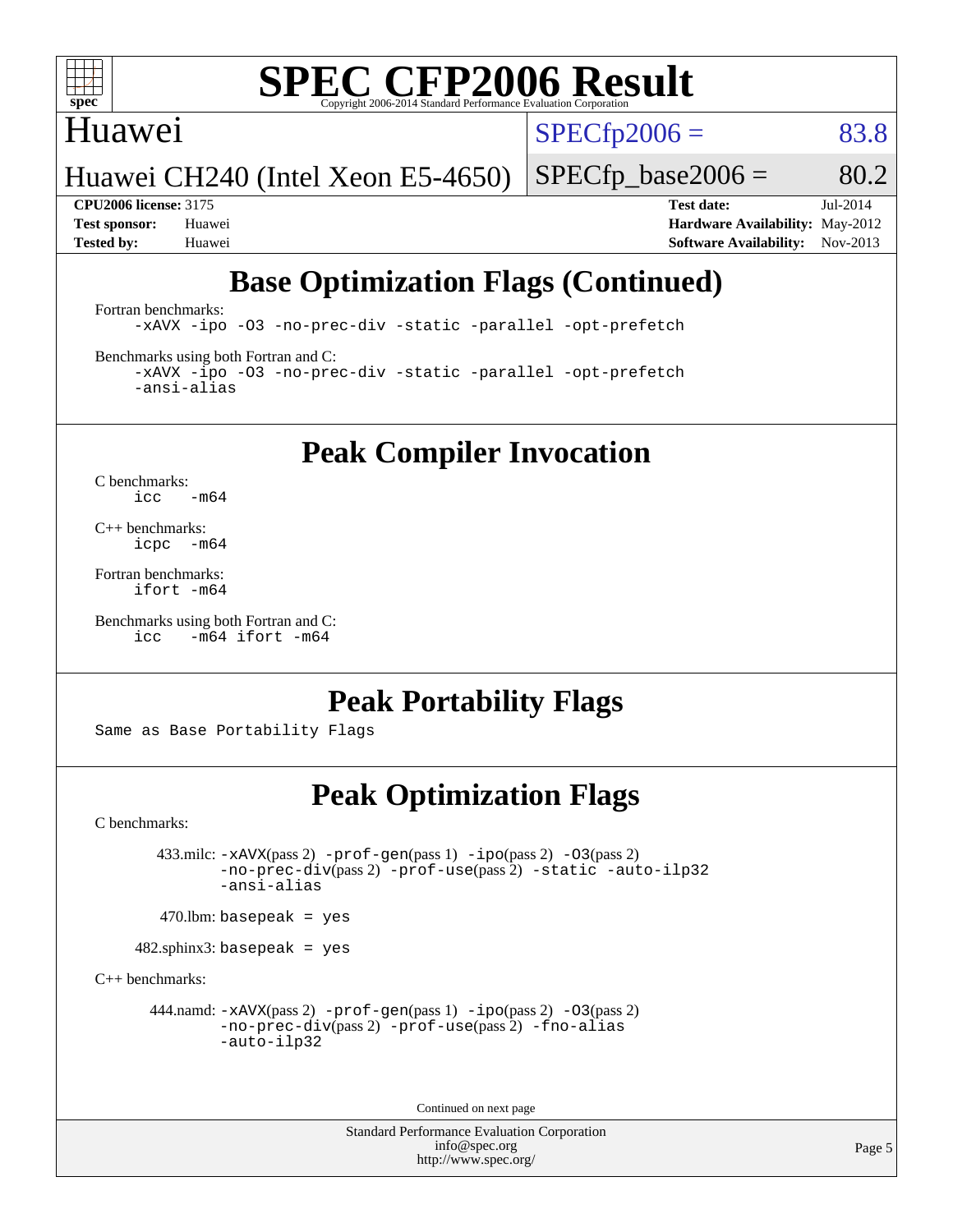

Huawei

 $SPECTp2006 = 83.8$ 

Huawei CH240 (Intel Xeon E5-4650)

 $SPECTp\_base2006 = 80.2$ 

**[CPU2006 license:](http://www.spec.org/auto/cpu2006/Docs/result-fields.html#CPU2006license)** 3175 **[Test date:](http://www.spec.org/auto/cpu2006/Docs/result-fields.html#Testdate)** Jul-2014 **[Test sponsor:](http://www.spec.org/auto/cpu2006/Docs/result-fields.html#Testsponsor)** Huawei **[Hardware Availability:](http://www.spec.org/auto/cpu2006/Docs/result-fields.html#HardwareAvailability)** May-2012 **[Tested by:](http://www.spec.org/auto/cpu2006/Docs/result-fields.html#Testedby)** Huawei **[Software Availability:](http://www.spec.org/auto/cpu2006/Docs/result-fields.html#SoftwareAvailability)** Nov-2013

## **[Peak Optimization Flags \(Continued\)](http://www.spec.org/auto/cpu2006/Docs/result-fields.html#PeakOptimizationFlags)**

```
Standard Performance Evaluation Corporation
                                               info@spec.org
                                             http://www.spec.org/
                                                                                                       Page 6
           447.dealII: basepeak = yes
          450.soplex: basepeak = yes
         453.povray: -xAVX(pass 2) -prof-gen(pass 1) -ipo(pass 2) -03(pass 2)
                   -no-prec-div(pass 2) -prof-use(pass 2) -unroll4 -ansi-alias
   Fortran benchmarks: 
        410.bwaves: basepeak = yes 416.gamess: -xAVX(pass 2) -prof-gen(pass 1) -ipo(pass 2) -O3(pass 2)
                   -no-prec-div(pass 2) -prof-use(pass 2) -unroll2
                   -inline-level=0 -scalar-rep- -static
         434.zeusmp: basepeak = yes
         437.leslie3d: basepeak = yes
     459.GemsFDTD: -xAVX(pass 2) -prof-gen(pass 1) -ipo(pass 2) -O3(pass 2)
                   -no-prec-div(pass 2) -prof-use(pass 2) -unroll2
                   -inline-level=0 -opt-prefetch -parallel
           465.tonto: -xAVX(pass 2) -prof-gen(pass 1) -ipo(pass 2) -O3(pass 2)
                   -no-prec-div(pass 2) -prof-use(pass 2) -inline-calloc
                   -opt-malloc-options=3-auto-unroll4
   Benchmarks using both Fortran and C: 
        435.gromacs: basepeak = yes
    436.cactusADM:basepeak = yes 454.calculix: -xAVX -ipo -O3 -no-prec-div -auto-ilp32 -ansi-alias
             481.wrf: basepeak = yes
                         The flags files that were used to format this result can be browsed at
http://www.spec.org/cpu2006/flags/Intel-ic12.1-official-linux64.20120425.html
http://www.spec.org/cpu2006/flags/Huawei-Platform-Settings-V1.0-IVB-RevG.html
                             You can also download the XML flags sources by saving the following links:
http://www.spec.org/cpu2006/flags/Intel-ic12.1-official-linux64.20120425.xml
http://www.spec.org/cpu2006/flags/Huawei-Platform-Settings-V1.0-IVB-RevG.xml
```